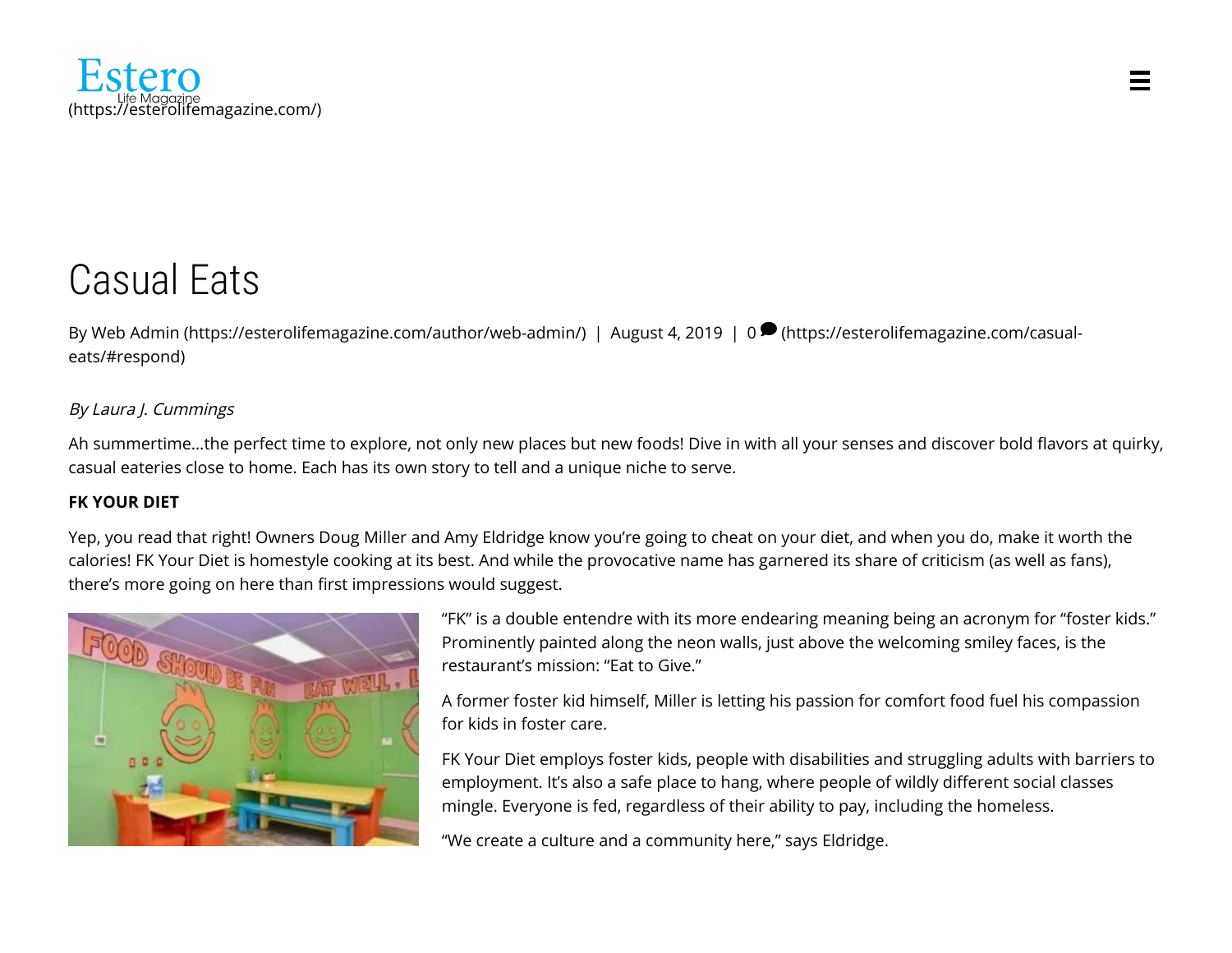The restaurant also gives generously. When Miller hears of a need — whether school supplies, new shoes, a holiday dinner or a graduation party [for local foster kids — he springs t](https://esterolifemagazine.com/)o action. In the first six months since its opening, FK Your Diet has donated more than \$50,000.<br>Life Moggzine

 $b$ ຢ‡ሐූ //esεed የሀ†ኖፓብ#በ2፡leჩtና የታያለ $\ell$ r homes as a kid was rough, and Miller could go on for hours about how the system is broken. But if there's a bright spot, he's learned to be self-reliant and learned a few good recipes along the way.

"As a rule," he says, "foster moms are terrible cooks." But every now and then, one would make an "out of the ballpark" meal. Those are the dishes Miller has perfected and placed on the menu at FK Your Diet.

Take for instance, his bestselling Biscuits and Gravy. He makes it the way the Bowdens did; this foster mom made a mean sausage gravy chock full of Jimmy Dean sausage, while the foster dad liked his biscuits dense — dipped in butter and fried on the grill. It's served with fried eggs on top and a side of hand-cut, fried potatoes.



You won't find health food on the menu at FK Your Diet, but you will find a story behind each hearty, home-cooked meal. The only complaint Miller says he gets is this: the portions are too big!

"He shows his love through food," says Eldridge.

FK Your Diet – 19630 S. Tamiami Trail, Fort Myers FKyourdiet.com [\(http://FKyourdiet.com\)](http://fkyourdiet.com/)

## **NAPLES FLATBREAD KITCHEN & BAR**

As the Miromar Outlets location of Naples Flatbread celebrates its 10th anniversary this fall, there's something new and notable on the menu. Guests will see several items highlighted with the "Blue Zones Inspired" checkmark, indicating healthy (and great tasting) plant-based options.



In case you've missed it, Blue Zones is a national movement aimed at helping people live longer and healthier, and Southwest Florida is among the first nine regions to dive in (see bluezonesproject.com [\(http://bluezonesproject.com\)](http://bluezonesproject.com/) for more details).

For Naples Flatbread owners Ralph and Palma Desiano, the Blues Zones lifestyle was a natural fit, aligning well with the healthy eating concept already in place at their three restaurant locations. So in 2018, the popular Miromar Outlets eatery became the first Blue Zones Certified restaurant in Estero.

"From its inception, Naples Flatbread was designed to be a 'healthier than normal' restaurant," says Ralph. "It's a pretty simple menu. Folks feel good about coming to us; they feel healthier coming out of our restaurants."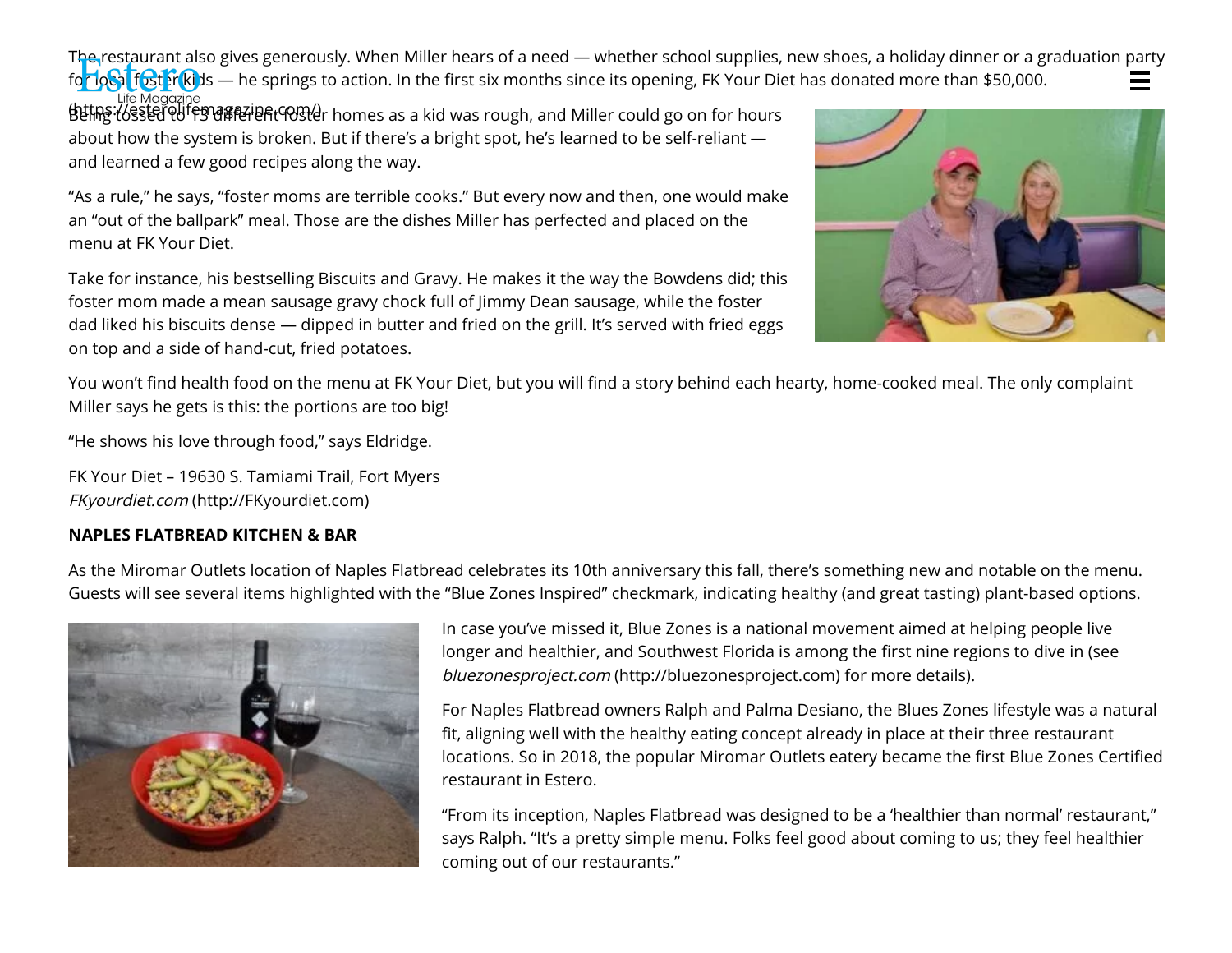However, a few changes were needed to become Blue Zones certified. Salt shakers were removed from the tables (they're still available upon [request\), and fountain drinks were](https://esterolifemagazine.com/) taken off the kids menu, replaced by milk. Other things were added: more vegetarian and vegan options,  $\frac{1}{100}$ th<del>ቢ</del>ps\$ፇ፟ቔ፝ጟ፝ቔኇ፝፝፟፟፟*M*editerzanfer ป็ลthread, as well as several dishes starring the "super grain" quinoa.<br>.

The new Southwest Quinoa Bowl has proven popular. Lettuce is topped with spicy quinoa, layered with avocado, black beans, corn, peppers, onion, tomato and pico de gallo. Spicy quinoa is also the base for a meatless taco and meatless chili.

Ralph has made it a personal mission to get people — particularly meat-eating "he-men" — to try the quinoa. They typically respond in pleasant surprise at the flavor.

Another popular addition to the menu is a Sardinian red wine, Primo Scuro, which boasts the highest amount of Resveratrol, a plant compound which acts as an antioxidant. Its health-boosting benefits show promise in preventing or reducing the severity of many diseases.

Naples Flatbread is proving that eating healthy doesn't have to be bland or boring. The restaurant's menu contains 15 Famous Flatbread options, a range of starters, soups and salads, several pizzas, calzones and sandwiches.

"People can eat healthier here without sacrificing any flavor," says Ralph.

Naples Flatbread Estero – Miromar Outlets, Suite 520 naplesflatbread.com (http://naplesflatbread.com)

#### **#getfried FRY CAFE**

When Chris Covelli came to Florida Gulf Coast University on a golf scholarship in 2005, it had just 4,500 students; construction was just beginning on both Coconut Point Mall and Gulf Coast Town Center. By the time he graduated in 2009, FGCU's population had doubled, but there were still only a couple of options for satisfying those late night munchies so common to college students up late studying (or partying).



It wasn't until a few years later, after a trip to Amsterdam, that Covelli conceptualized what has become a rapidly growing franchise. While traveling abroad, he noticed the prevalence of french fry cafes and began to wonder why Americans, who clearly love their fries, had nothing similar.

He put his FGCU business degree to good use, opening the first Get Fried fry cafe in his hometown of Buffalo, NY, in 2015. Its proximity to Canada also fueled demand for poutine, a french fry dish originating in Quebec, topped with cheese curds and brown gravy.

Within a year, #getfried began franchising. And in March 2019, Covelli was thrilled to open the 13th location right next to his alma mater in the new University Village Shops, which has an access road coming directly from the FGCU campus and is within walking distance of student apartments.

"We knew it would be a killer location," says Covelli. "It's a special location for me personally. I love Estero."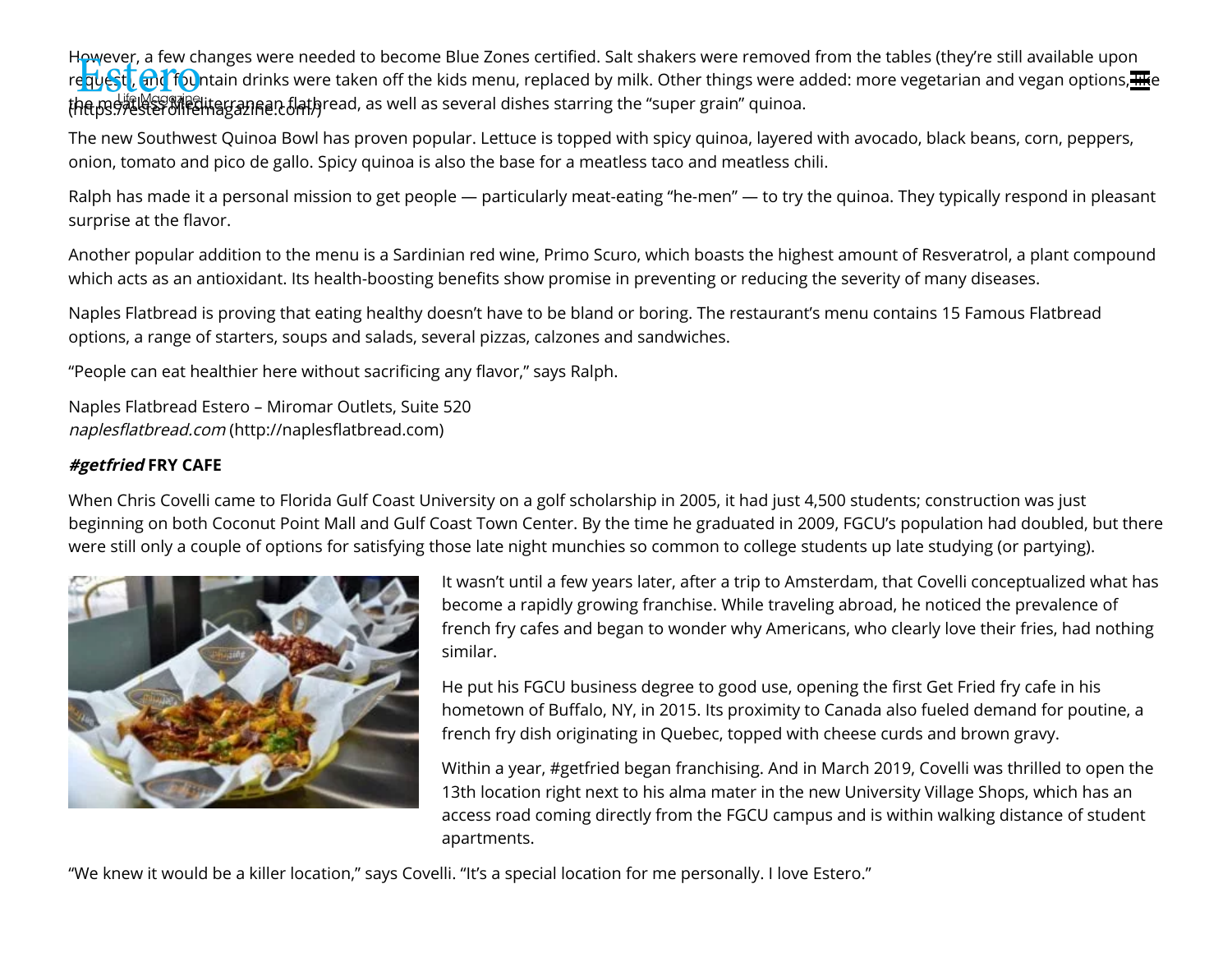He had been searching for the right franchisee and ultimately found a dynamic combo in John Paul "JP" Figaro, who formerly worked on Wall Street, and Nike Pica, owner of Mario's Meat Market and Deli in Fort Myers. The two have committed to opening seven #getfried locations in Southwest Florida. (https://esterolifemagazine.com/)

The menu features seven Topped Fry Baskets which are big enough to be shared or eaten as a meal. Favorites include the Southern Comfort, topped with barbecued pulled pork; Texas Cheese Fries, topped with bacon and drizzled with cheese; and the "716" topped with shredded chicken and buffalo sauce. Guests also may customize a basket, choosing from six styles of fries and over 20 sauces.

"We hand-cut fries every day and make everything to order," says Figaro. "It's gourmet quick serve, rather than fast food."

While #getfried caters to the college-kid munchies, it's also family-friendly and dog-friendly, adds Figaro. In addition to fries, the menu includes burgers, chicken fingers, milkshakes and more. Delivery is available through the Bite Squad app.

#getfried Fry Cafe — 10952 Eagle Village Drive (back side of University Village Shops) getfried.com [\(http://getfried.com\)](http://getfried.com/)

Posted in [Dining \(https://esterolifemagazine.com/category/dining/\)](https://esterolifemagazine.com/category/dining/)

<span id="page-3-0"></span>Leave a Comment

#### **Comment**

#### **Name (required)**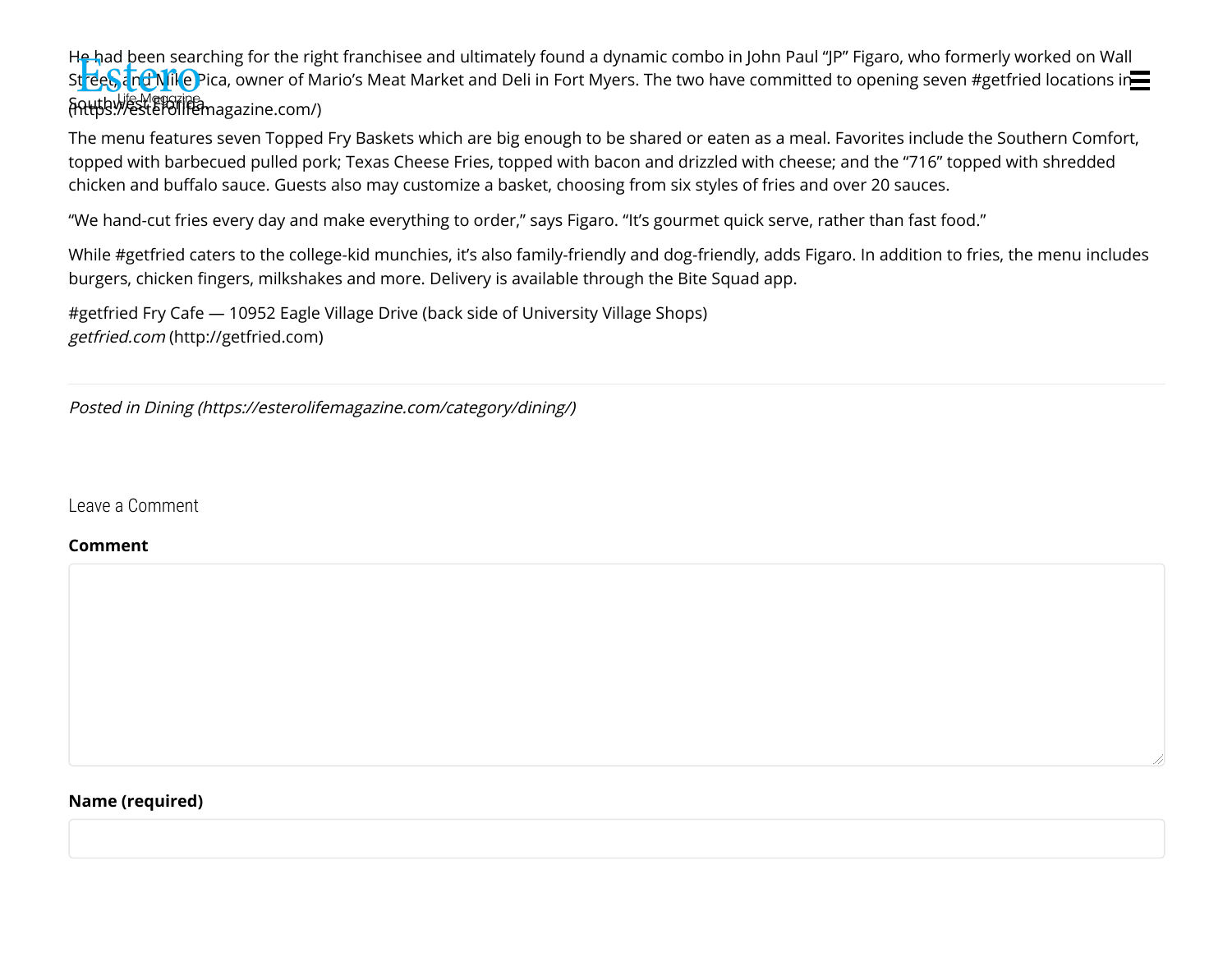**Website**

**Save my name, email, and website in this browser for the next time I comment.**

Submit Comment

Estero Life Magazine uniquely brings the people, places, and events together for our readers to give them a full appreciation of the beauty, excitement and variety of activities that combine to create our 'Lifestyle'.

 $\equiv$ 

Recent Articles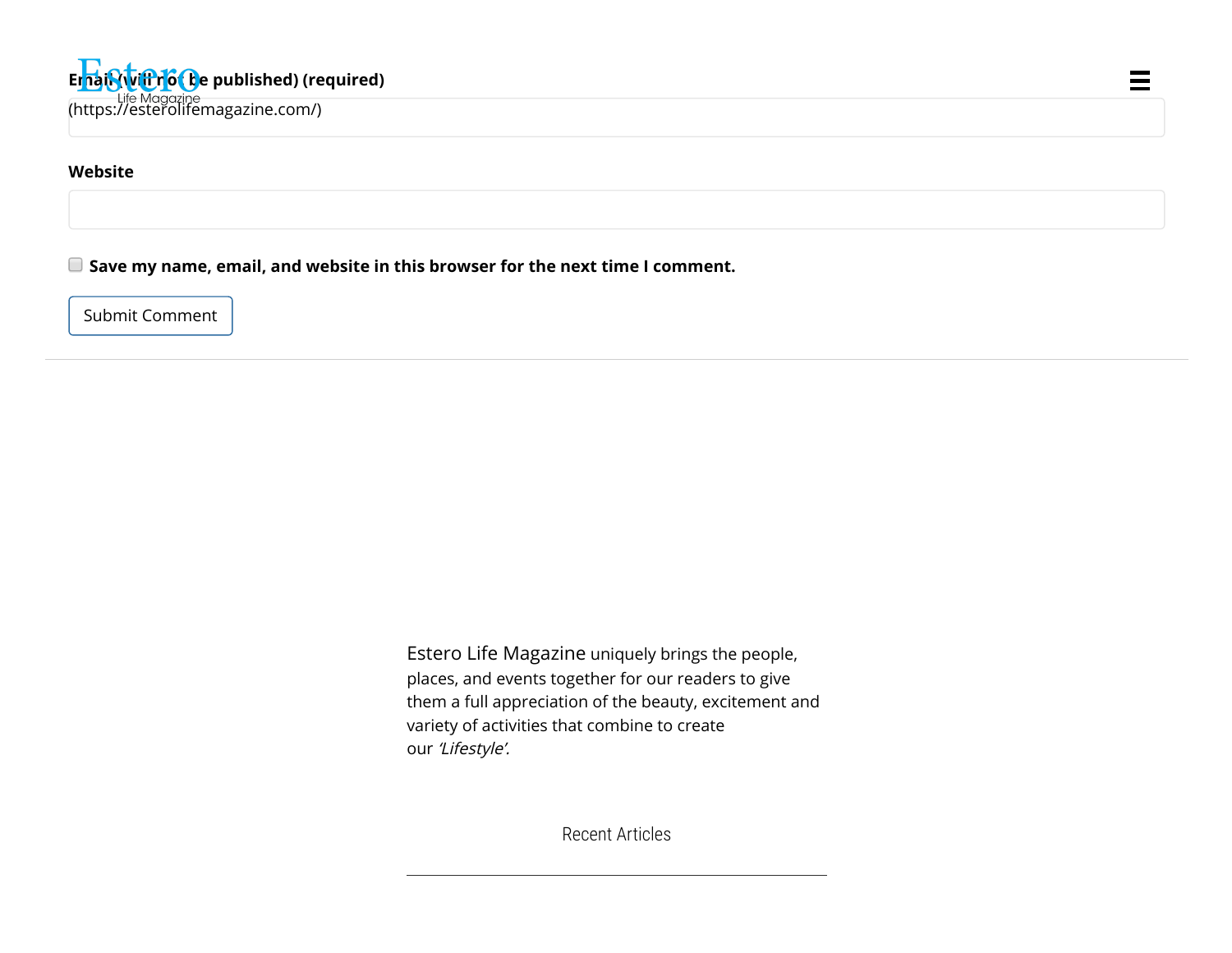

[Casual Eats \(https://esterolifemagazine.com/casual-](https://esterolifemagazine.com/casual-eats/)

eats/)

The Spectacular West [\(https://esterolifemagazine.com/the-spectacular](https://esterolifemagazine.com/the-spectacular-west/)west/)

[2-5-8-GRADUATE! \(https://esterolifemagazine.com/2-5-](https://esterolifemagazine.com/2-5-8-graduate/) 8-graduate/)

Culture & Character: A Football Story [\(https://esterolifemagazine.com/culture-character-a](https://esterolifemagazine.com/culture-character-a-football-story/)football-story/)

Latest Issue

[\(https://esterolifemagazine.co](https://esterolifemagazine.com/estero-life-magazine-august-2019/) life-magazine-august-2019/)